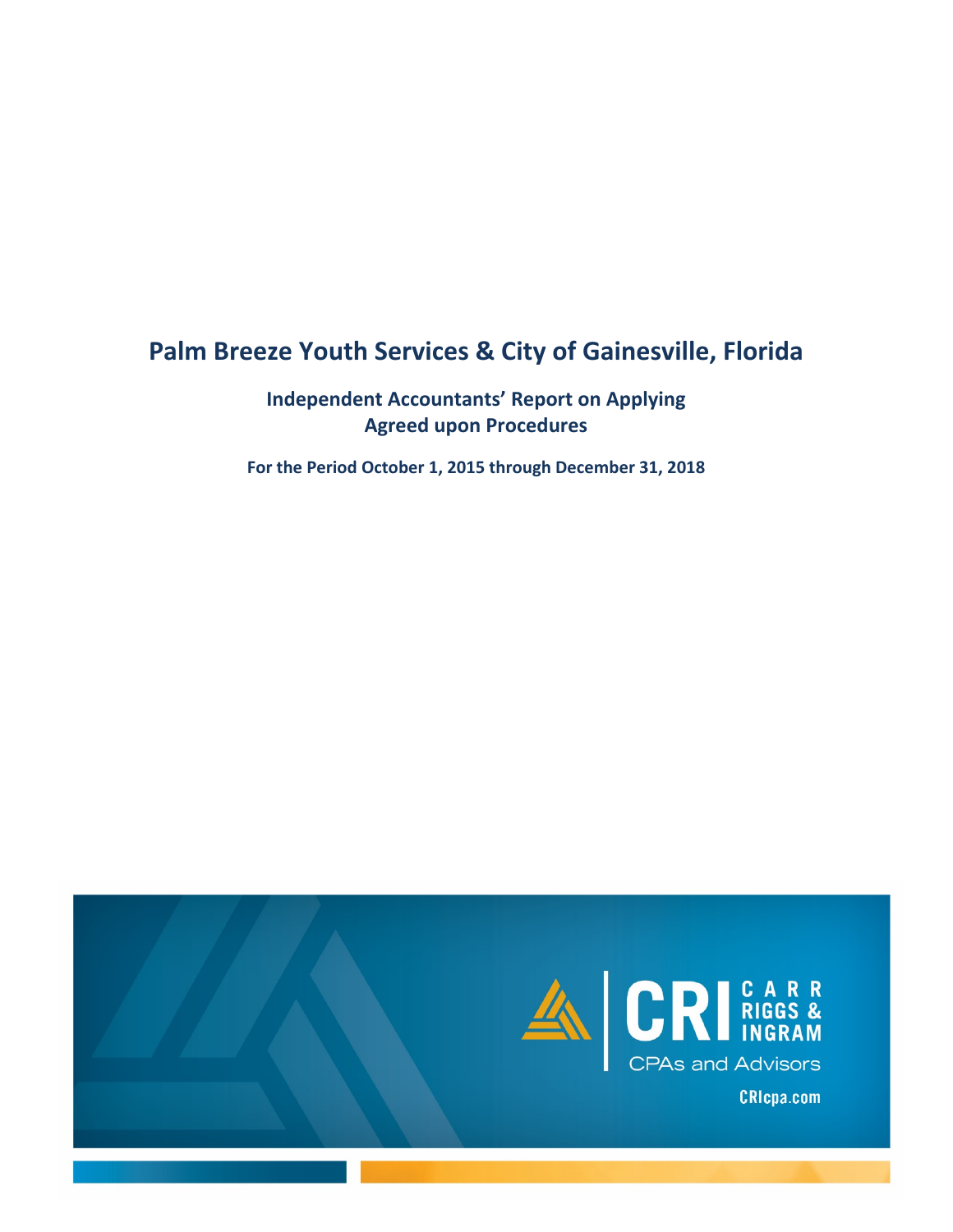

**Carr, Riggs & Ingram, LLC** 4010 N.W. 25th Place Gainesville, Florida 32606 P.O. Box 13494 Gainesville, Florida 32604

(352) 372-6300 (352) 375-1583 (fax) www.cricpa.com

#### **INDEPENDENT ACCOUNTANTS' REPORT ON APPLYING AGREED UPON PROCEDURES**

Palm Breeze Youth Services & City of Gainesville, Florida

We have performed the procedures enumerated below, which were specified and agreed to by Palm Breeze Youth Services (the "responsible party") & City of Gainesville, Florida (the "specified party") on the cash receipts, cash disbursements, and mentoring classes for the period October 1, 2015 through December 31, 2018. The responsible party's management is responsible for providing bank statements, support for cash receipts, support for cash disbursements, and mentoring session lists and supporting material. The sufficiency of these procedures is solely the responsibility of the specified party and responsible party. Consequently, we make no representation regarding the sufficiency of the procedures described below either for the purpose for which this report has been requested or for any other purpose.

Our procedures and findings are as follows:

| <b>Procedure</b>                   | <b>Procedure Description</b>                                                                                                                                                                                                                                                                      | <b>Findings</b> |
|------------------------------------|---------------------------------------------------------------------------------------------------------------------------------------------------------------------------------------------------------------------------------------------------------------------------------------------------|-----------------|
| General<br><b>Procedures</b>       |                                                                                                                                                                                                                                                                                                   |                 |
| 1)                                 | Obtain the bank statements from Palm Breeze Youth<br>Services for the account ending in 1698 at Center State<br>Bank/Harbor Community Bank for the period and report<br>the bank account numbers for which statements have<br>been provided and the period covered by the statements<br>provided. | See Schedule A  |
| Cash Receipts<br><b>Procedures</b> | Using the bank statements provided by Palm Breeze<br>Youth Services for the specified account in procedure 1,<br>we will perform the following procedures:                                                                                                                                        |                 |
| 2)                                 | Report the date and amount of all cash receipts recorded<br>in the bank statements for the period.                                                                                                                                                                                                | See Schedule B  |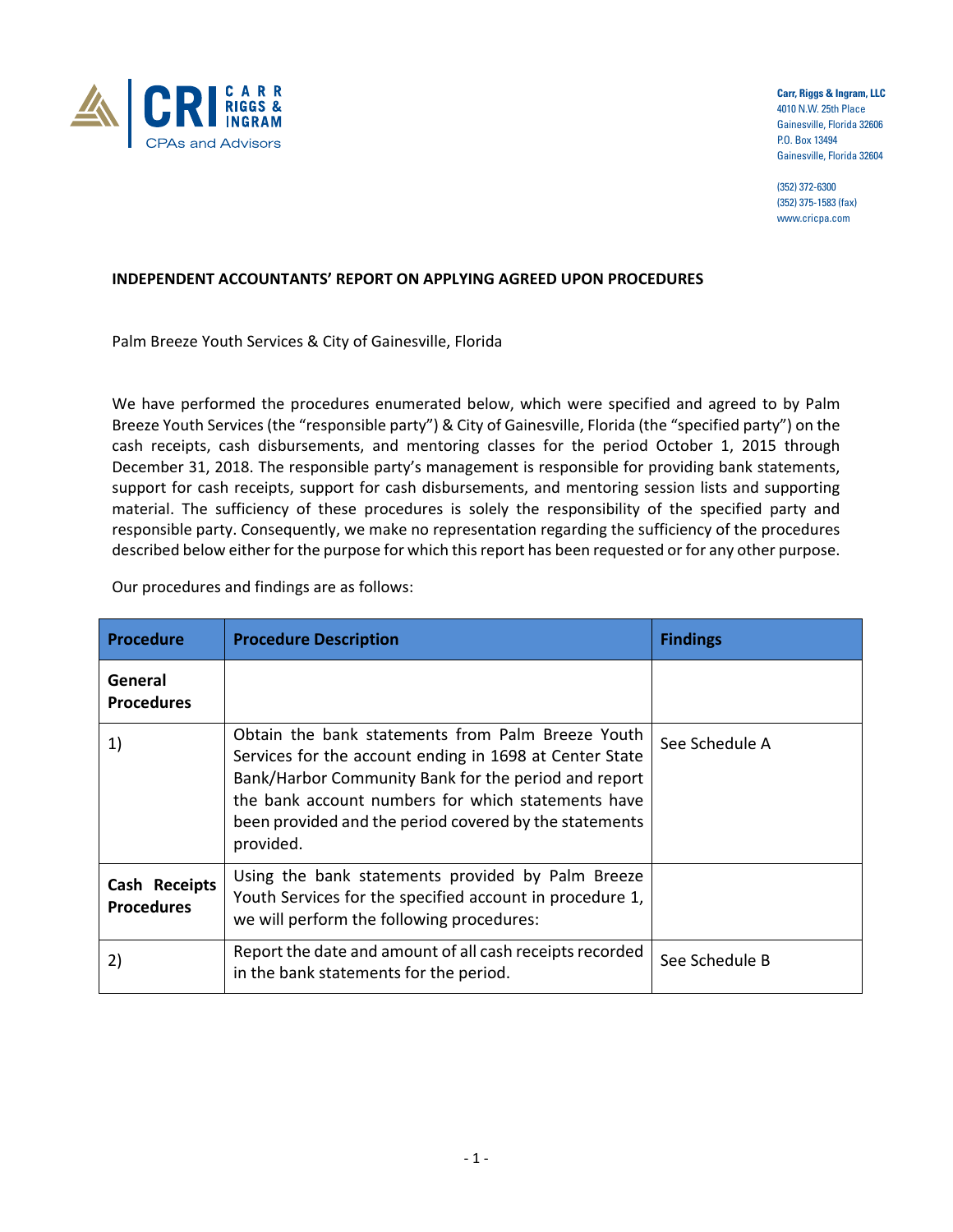| <b>Procedure</b>                                 | <b>Procedure Description</b>                                                                                                                                                                                                                                            | <b>Findings</b>            |
|--------------------------------------------------|-------------------------------------------------------------------------------------------------------------------------------------------------------------------------------------------------------------------------------------------------------------------------|----------------------------|
| 3)                                               | Obtain the supporting documentation that is available<br>for all cash receipts for the period to identify the<br>documented source of the receipt. Report on the nature<br>of each cash receipt in the following categories:                                            | See Schedule B for details |
|                                                  | Private donation,<br>a.                                                                                                                                                                                                                                                 |                            |
|                                                  | Government donation,<br>b.                                                                                                                                                                                                                                              |                            |
|                                                  | Grant funding,<br>c.                                                                                                                                                                                                                                                    |                            |
|                                                  | Other receipt,<br>d.                                                                                                                                                                                                                                                    |                            |
|                                                  | Could not be determined, or<br>e.                                                                                                                                                                                                                                       |                            |
|                                                  | f.<br>No documentation provided.                                                                                                                                                                                                                                        |                            |
| 4)                                               | For any private or government donations identified in<br>procedure 3, obtain the supporting documentation<br>available to establish whether any donor restrictions<br>Report on each donation in the following<br>apply.<br>categories:                                 | See Schedule B for details |
|                                                  | Donor restriction applies,<br>a.                                                                                                                                                                                                                                        |                            |
|                                                  | Donor restriction does not apply, or<br>b.                                                                                                                                                                                                                              |                            |
|                                                  | Could not be determined.<br>$\mathsf{C}$ .                                                                                                                                                                                                                              |                            |
| 5)                                               | For any non-private donations, report the name of the<br>donating entity. Names of private individual donors will<br>not be reported.                                                                                                                                   | See Schedule B for details |
| Cash<br><b>Disbursement</b><br><b>Procedures</b> | Using the bank statements and supporting documents<br>provided by Palm Breeze Youth Services for the specified<br>account in procedure 1, we will perform the following<br>procedures:                                                                                  |                            |
| 6)                                               | Report the date, amount, and payee of all cash<br>disbursements recorded in the bank statements for the<br>period.                                                                                                                                                      | See Schedule C for details |
| 7)                                               | Report each payee's known relationship with City of<br>Gainesville or Palm Breeze Youth Services, if known, and<br>report whether any of the payees were employees of the<br>City, based on an employee list provided by the City, at<br>the date the payment was made. | See Schedule C for details |
| 8)                                               | For all disbursements identified in procedure 6, report on<br>what supporting documentation (eg, invoice, receipt,<br>contract, purchase order, etc.) could be provided or if no<br>supporting documentation could be provided.                                         | See Schedule C for details |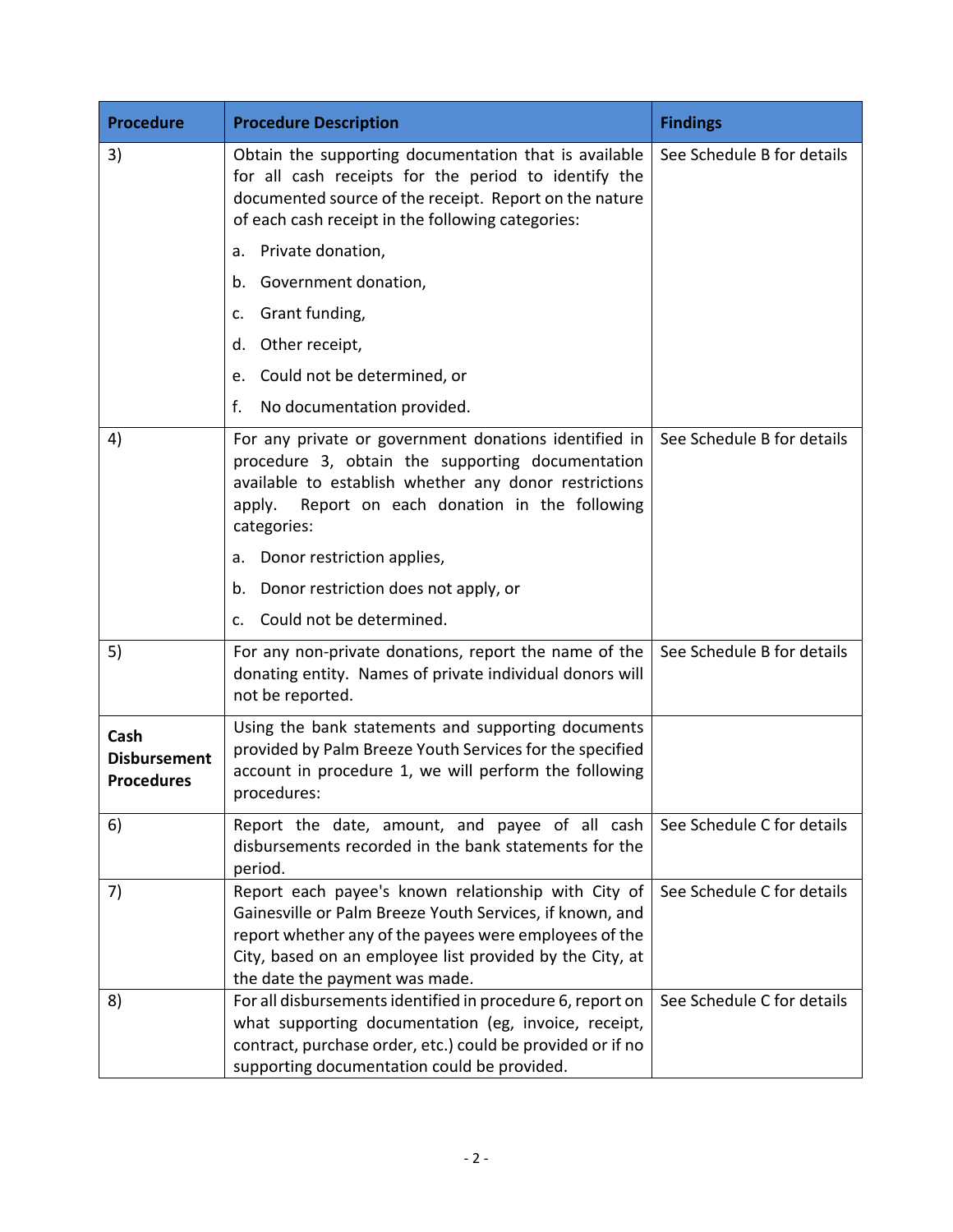| <b>Procedure</b> | <b>Procedure Description</b>                                                                                                                                                                                                                     | <b>Findings</b>                                                                                         |
|------------------|--------------------------------------------------------------------------------------------------------------------------------------------------------------------------------------------------------------------------------------------------|---------------------------------------------------------------------------------------------------------|
| 9)               | Obtain the supporting documentation that is available<br>for all cash disbursements identified in procedure 6, to<br>establish the nature of the disbursement. Report on the<br>nature of each cash disbursement in the following<br>categories: | See Schedule C for details                                                                              |
|                  | Salaries/wages and payroll related,<br>a.                                                                                                                                                                                                        |                                                                                                         |
|                  | Utilities, telephone, rent or insurance,<br>b.                                                                                                                                                                                                   |                                                                                                         |
|                  | Facilities, facility upgrades, or equipment,<br>c.                                                                                                                                                                                               |                                                                                                         |
|                  | Repairs and maintenance,<br>d.                                                                                                                                                                                                                   |                                                                                                         |
|                  | Event food or supplies,<br>e.                                                                                                                                                                                                                    |                                                                                                         |
|                  | Travel or fuel/mileage,<br>f.                                                                                                                                                                                                                    |                                                                                                         |
|                  | Cash withdrawal,<br>g.                                                                                                                                                                                                                           |                                                                                                         |
|                  | Other disbursement, or<br>h.                                                                                                                                                                                                                     |                                                                                                         |
|                  | Could not be determined.<br>i.                                                                                                                                                                                                                   |                                                                                                         |
| 10)              | For the supporting documentation received<br>for<br>procedure 9, report on the source of the supporting<br>documentation in the following categories:                                                                                            | See Schedule C for details                                                                              |
|                  | External third party support,<br>a.                                                                                                                                                                                                              |                                                                                                         |
|                  | Internally generated support, or<br>b.                                                                                                                                                                                                           |                                                                                                         |
|                  | Supported by a verbal explanation.<br>c.                                                                                                                                                                                                         |                                                                                                         |
| 11)              | Inquire with relevant personnel of Palm Breeze Youth<br>Services to identify their processes for processing<br>disbursements. Report a list of controls identified in the<br>processes as described.                                             | Inquired; no response<br>received                                                                       |
| 12)              | For all disbursements identified in procedure 6,<br>determine whether there is evidence that the controls<br>identified in procedure 11 were performed as designed.<br>Report the results of each disbursement as follows:                       | Inquired; no response<br>received to procedure 11<br>therefore this procedure<br>could not be performed |
|                  | Evidence the control was performed as designed,<br>a.                                                                                                                                                                                            |                                                                                                         |
|                  | No evidence the control was performed as designed,<br>b.<br>or                                                                                                                                                                                   |                                                                                                         |
|                  | Could not be determined.<br>c.                                                                                                                                                                                                                   |                                                                                                         |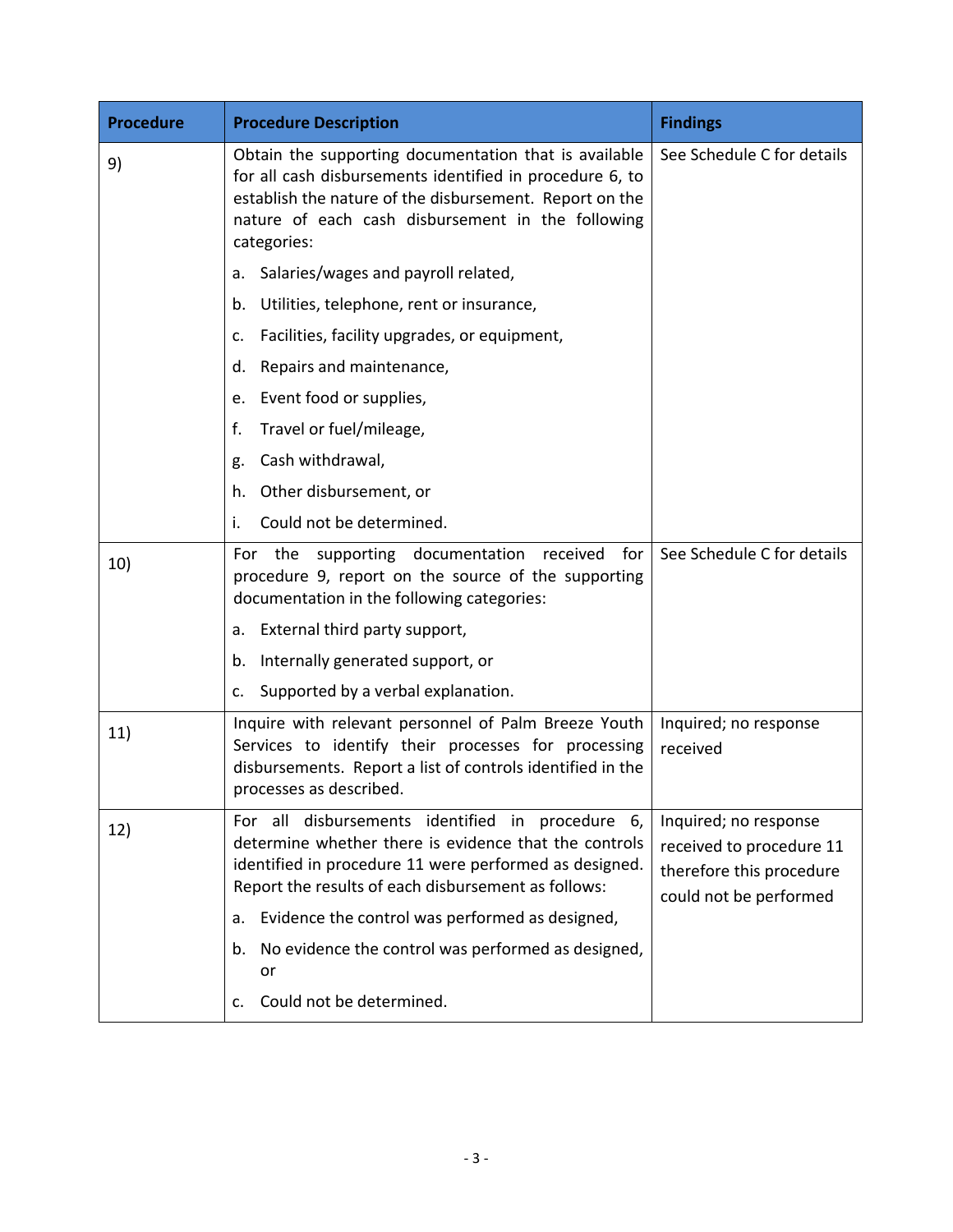| <b>Procedure</b>                   | <b>Procedure Description</b>                                                                                                                                                                                                                                                                                                                                                                                                                                                                                                                                   | <b>Findings</b>                                                                                                                                                                                                                                                                        |
|------------------------------------|----------------------------------------------------------------------------------------------------------------------------------------------------------------------------------------------------------------------------------------------------------------------------------------------------------------------------------------------------------------------------------------------------------------------------------------------------------------------------------------------------------------------------------------------------------------|----------------------------------------------------------------------------------------------------------------------------------------------------------------------------------------------------------------------------------------------------------------------------------------|
| 13)                                | For all bank accounts inspected, obtain from the bank a<br>listing of authorized check signatories during the period.<br>For all disbursements identified in procedure 6,<br>determine whether checks were only approved by these<br>authorized signatories. Report on all disbursements as<br>follows:                                                                                                                                                                                                                                                        | Account closed as of the<br>date of our procedures;<br>signatories information<br>from the bank was not<br>available                                                                                                                                                                   |
|                                    | Check approved by an authorized signatory,<br>а.                                                                                                                                                                                                                                                                                                                                                                                                                                                                                                               |                                                                                                                                                                                                                                                                                        |
|                                    | Check not approved by an authorized signatory,<br>b.                                                                                                                                                                                                                                                                                                                                                                                                                                                                                                           |                                                                                                                                                                                                                                                                                        |
|                                    | N/A - disbursement is not a check, or<br>c.                                                                                                                                                                                                                                                                                                                                                                                                                                                                                                                    |                                                                                                                                                                                                                                                                                        |
|                                    | d. Could not be determined.                                                                                                                                                                                                                                                                                                                                                                                                                                                                                                                                    |                                                                                                                                                                                                                                                                                        |
| 14)                                | For any salaries/wages disbursements identified in<br>procedure 6, obtain the supporting documentation<br>available to determine whether someone other than the<br>recipient of the salaries/wages had signed the<br>check/authorized the disbursement. Report on the<br>authorization of the salary/wages disbursement as<br>follows:                                                                                                                                                                                                                         | See Schedule C for details                                                                                                                                                                                                                                                             |
|                                    | Authorized by someone other than the recipient,<br>а.                                                                                                                                                                                                                                                                                                                                                                                                                                                                                                          |                                                                                                                                                                                                                                                                                        |
|                                    | Only authorized by the recipient, or<br>b.                                                                                                                                                                                                                                                                                                                                                                                                                                                                                                                     |                                                                                                                                                                                                                                                                                        |
|                                    | Could not be determined.<br>$\mathsf{C}$ .                                                                                                                                                                                                                                                                                                                                                                                                                                                                                                                     |                                                                                                                                                                                                                                                                                        |
| <b>Mentoring</b><br><b>Classes</b> |                                                                                                                                                                                                                                                                                                                                                                                                                                                                                                                                                                |                                                                                                                                                                                                                                                                                        |
| 15)                                | Inquire with relevant personnel of Palm Breeze Youth<br>Services to identify the dates on which mentoring classes<br>had taken place during the period. Report all the dates<br>of the classes identified. For each mentoring class<br>identified, determine whether a class log/attendee list<br>and class agenda were maintained. Report as follows:<br>Class log/attendee list could be provided, or<br>a.<br>Class log/attendee list could not be provided.<br>b.<br>Class agenda could be provided, or<br>c.<br>Class agenda could not be provided.<br>d. | Per inquiry, we found that<br>no mentoring classes<br>were performed by Palm<br><b>Breeze Youth Services.</b><br>Palm Breeze Youth<br>Services provided the use<br>of their bank account to<br>facilitate mentoring<br>classes performed by<br><b>Reichert House Youth</b><br>Academy. |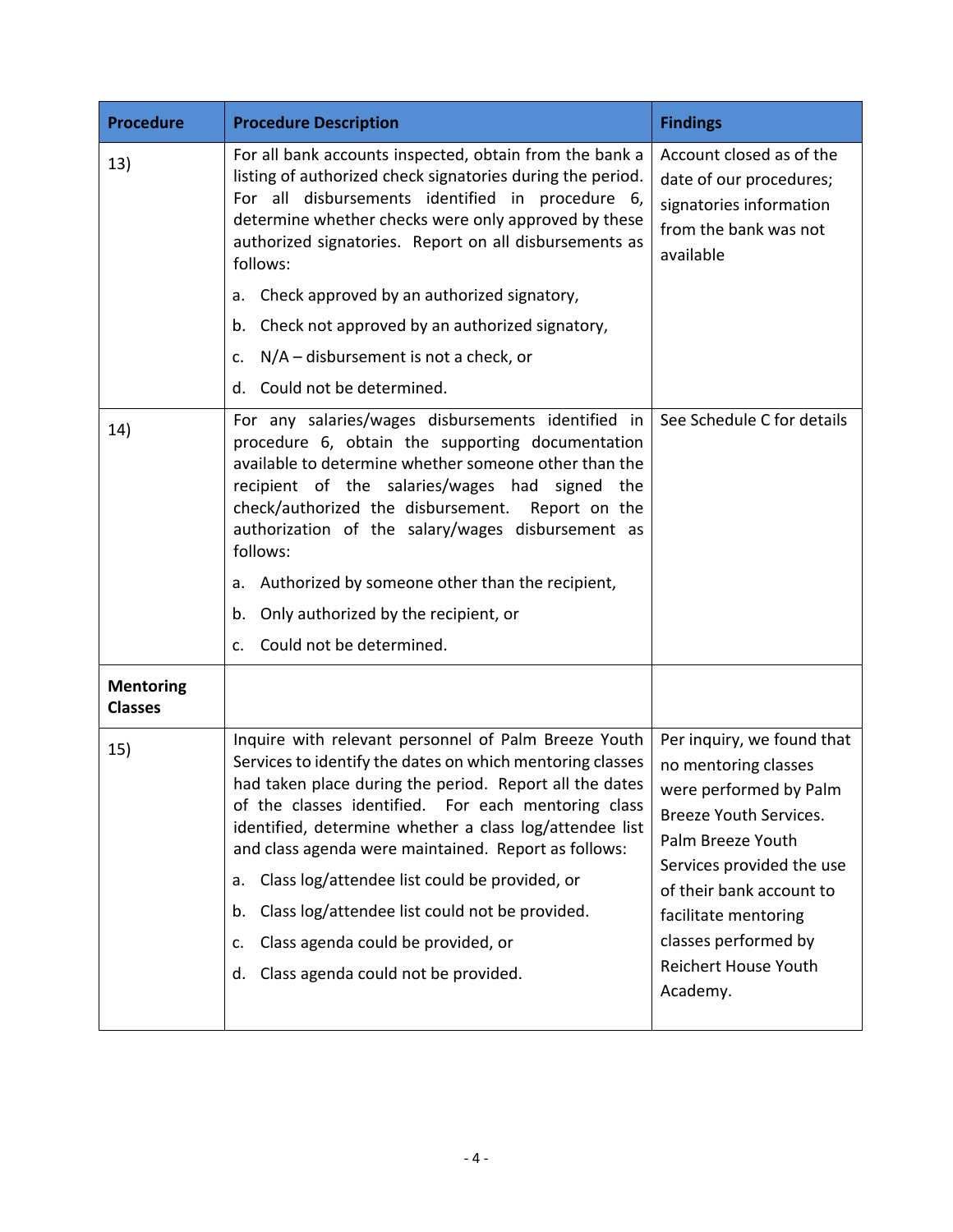This agreed-upon procedures engagement was conducted in accordance with attestation standards established by the American Institute of Certified Public Accountants. We were not engaged to, and did not conduct an examination or review, the objective of which would be the expression of an opinion or conclusion, on the cash receipts, cash disbursements, and mentoring classes. Accordingly, we do not express such an opinion or conclusion. Had we performed additional procedures, other matters might have come to our attention that would have been reported to you.

This report is intended solely for the information and use of the specified party and responsible party, and is not intended to be and should not be used by anyone other than the specified party and responsible party.

Carry Riggs & Ingram, L.L.C.

Gainesville, Florida February 11, 2020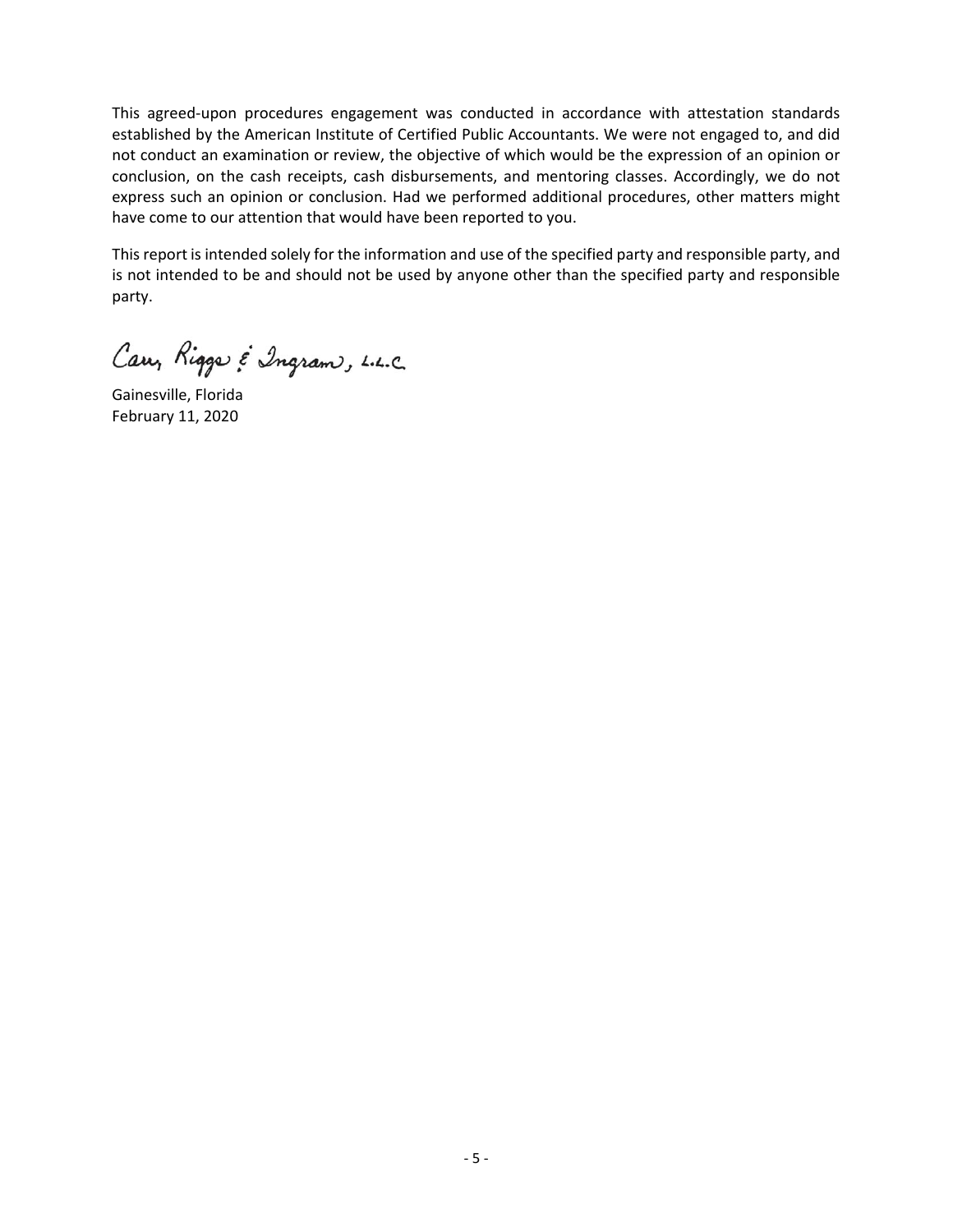### **SCHEDULE A**

Results #1 – We obtained the bank statements from Palm Breeze Youth Services for the account ending in 1698 at Center State Bank/Harbor Community Bank for the period and reported below the bank account numbers for which statements have been provided and the period covered by the statements provided.

| <b>Account</b><br><b>Bank Name:</b><br>Number: |          | <b>Name on Statement:</b>                               | Date of Statement:                                                                                      |  |  |
|------------------------------------------------|----------|---------------------------------------------------------|---------------------------------------------------------------------------------------------------------|--|--|
|                                                |          |                                                         | November 2017 to May<br>2018.                                                                           |  |  |
| <b>Harbor Community Bank</b>                   | 11361698 | Palm Breeze Youth Service Inc.<br><b>Reichert House</b> | Statements are not<br>available before November<br>2017 as this is when the<br>account was established. |  |  |
| CenterState Bank                               | 11361698 | Palm Breeze Youth Service Inc.<br><b>Reichert House</b> | May 2018 to December<br>2018.                                                                           |  |  |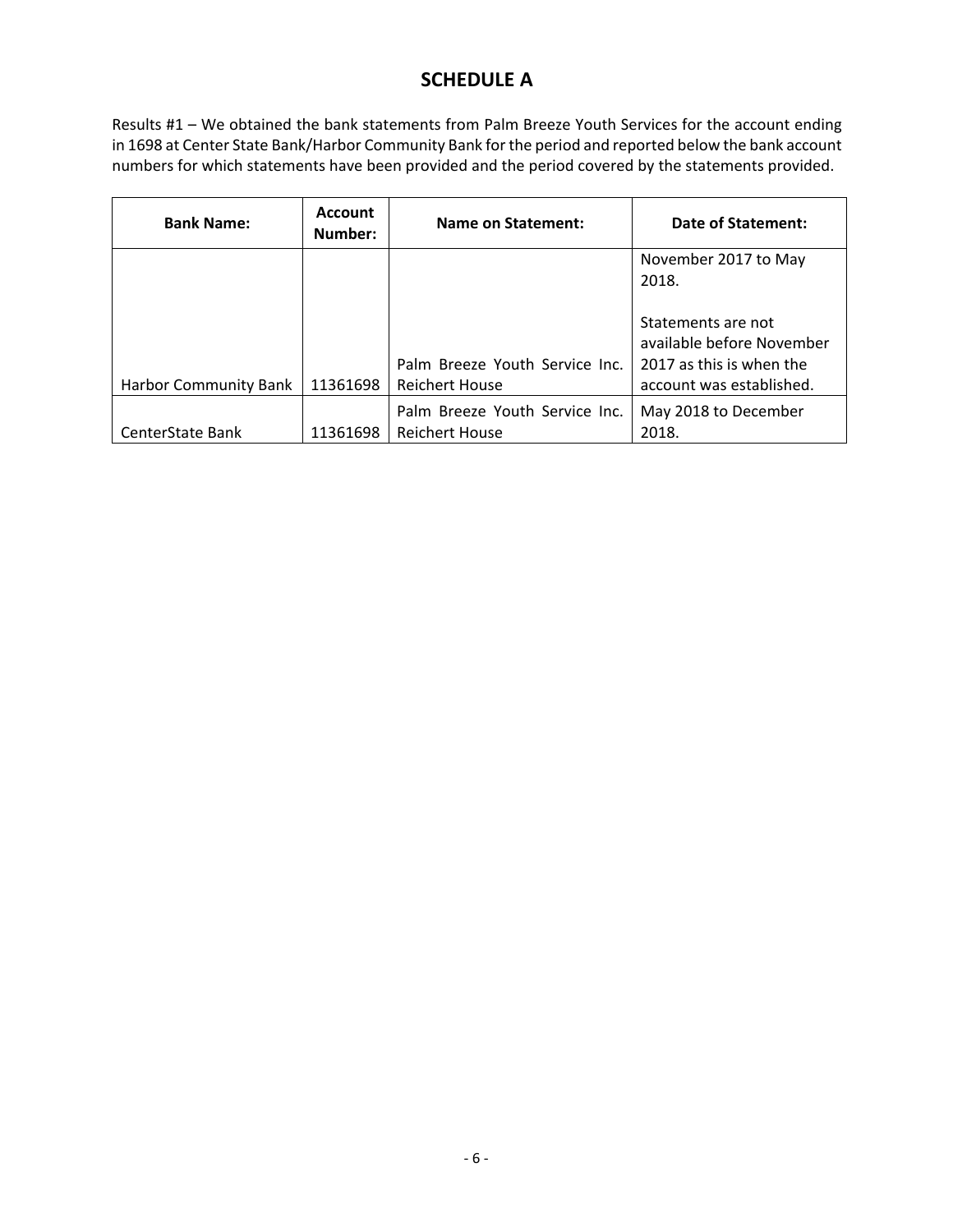#### **SCHEDULE B – CASH RECEIPTS PROCEDURES**

Results #2 – We reported below the date and amount of all cash receipts recorded in the bank statements for the period.

Results #3 – We obtained the supporting documentation that was available for all cash receipts for the period and identified the documented source of the receipt. We reported below on the nature of each cash receipt in the following categories:

- a. Private donation,
- b. Government donation,
- c. Grant funding,
- d. Other receipt,
- e. Could not be determined, or
- f. No documentation provided.

Results #4 – For any private or government donations identified in AUP 3, we obtained the supporting documentation available to establish whether any donor restrictions apply. We reported below on each donation in the following categories:

- a. Donor restriction applies,
- b. Donor restriction does not apply, or
- c. Could not be determined.

Results #5 – For any non-private donations, we reported below the name of the donating entity. Names of private individual donors were not reported.

| <b>Results #2</b> |           | <b>Results #3</b> | <b>Results #4</b>   | <b>Results #5</b>               |
|-------------------|-----------|-------------------|---------------------|---------------------------------|
|                   |           | Nature of         | <b>Donor</b>        |                                 |
| Date:             | Amount:   | <b>Receipt:</b>   | <b>Restriction:</b> | <b>Donating Entity:</b>         |
| 11/22/2017        | 20,000.00 | C                 | a                   | <b>Community Foundation</b>     |
| 12/20/2017        | 150.00    | e                 | C                   | n/a - Could not be determined   |
| 1/2/2018          | 200.00    | a                 | b                   | n/a - Private Donor             |
| 1/4/2018          | 340.00    | e                 | C                   | n/a - Could not be determined   |
| 1/4/2018          | 1,578.00  | $\mathsf{C}$      | a                   | <b>Community Foundation</b>     |
| 1/4/2018          | 162.50    | a                 | b                   | n/a - Private Donor             |
| 1/10/2018         | 100.00    | a                 | b                   | n/a - Private Donor             |
| 2/8/2018          | 10,000.00 | $\mathsf{C}$      | b                   | <b>Community Foundation</b>     |
| 2/9/2018          | 5,360.00  | $\mathsf{C}$      | а                   | <b>Community Foundation</b>     |
| 2/15/2018         | 7,500.00  | C                 | b                   | <b>Community Foundation</b>     |
| 3/6/2018          | 347.00    | a                 | b                   | n/a - Private Donor             |
| 3/6/2018          | 20,000.00 | C                 | b                   | National Police Athletic League |
| 3/16/2018         | 161.00    | e                 | C                   | n/a - Could not be determined   |
| 3/23/2018         | 500.00    | e                 | C                   | n/a - Could not be determined   |
| 4/13/2018         | 571.00    | d                 | b                   | $n/a$ – cash deposit            |
| 6/26/2018         | 86.25     | d                 | b                   | n/a - Private Individual        |
| 6/27/2018         | 915.00    | d                 | b                   | $n/a$ – cash deposit            |
| 8/1/2018          | 655.00    | C                 | a                   | Reichert House, Inc.            |
| 8/3/2018          | 100.00    | d                 | b                   | n/a - Private Student           |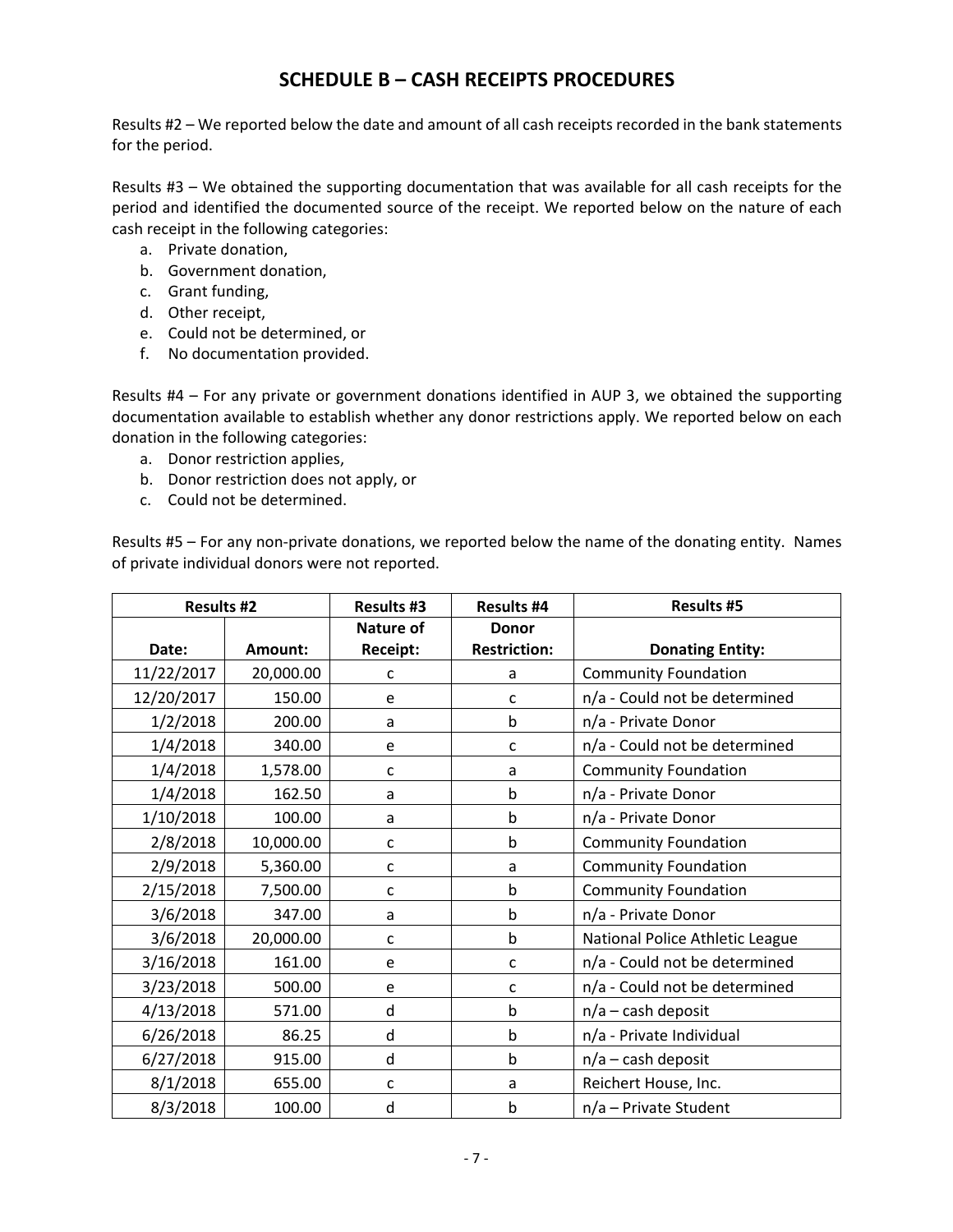| <b>Results #2</b> |           | <b>Results #3</b>     | <b>Results #4</b>                   | <b>Results #5</b>                                                                                                              |
|-------------------|-----------|-----------------------|-------------------------------------|--------------------------------------------------------------------------------------------------------------------------------|
| Date:             | Amount:   | Nature of<br>Receipt: | <b>Donor</b><br><b>Restriction:</b> | <b>Donating Entity:</b>                                                                                                        |
| 9/19/2018         | 50.00     | b                     | b                                   | <b>Black on Black Crime Task Force</b>                                                                                         |
| 10/3/2018         | 1,835.00  | a                     | b                                   | n/a - Private Donor                                                                                                            |
| 10/31/2018        | 10,000.00 | d                     | c                                   | Palm Breeze Youth Services                                                                                                     |
| 11/30/2018        | 4,684.98  | b                     | a                                   | <b>CAPP Grantor</b>                                                                                                            |
| 12/7/2018         | 395.00    | d                     | b                                   | Palm Breeze returning cash to the<br>account                                                                                   |
| 12/20/2018        | 400.00    | a                     | a                                   | n/a - Private Donor                                                                                                            |
| 12/21/2018        | 15,000.00 | c                     | b                                   | Original funds were provided by<br>Foundation Source and were<br>transferred through Black-on-Black<br><b>Crime Task Force</b> |
| 12/31/2018        | 3,500.00  | a                     | b                                   | n/a - Private Donor                                                                                                            |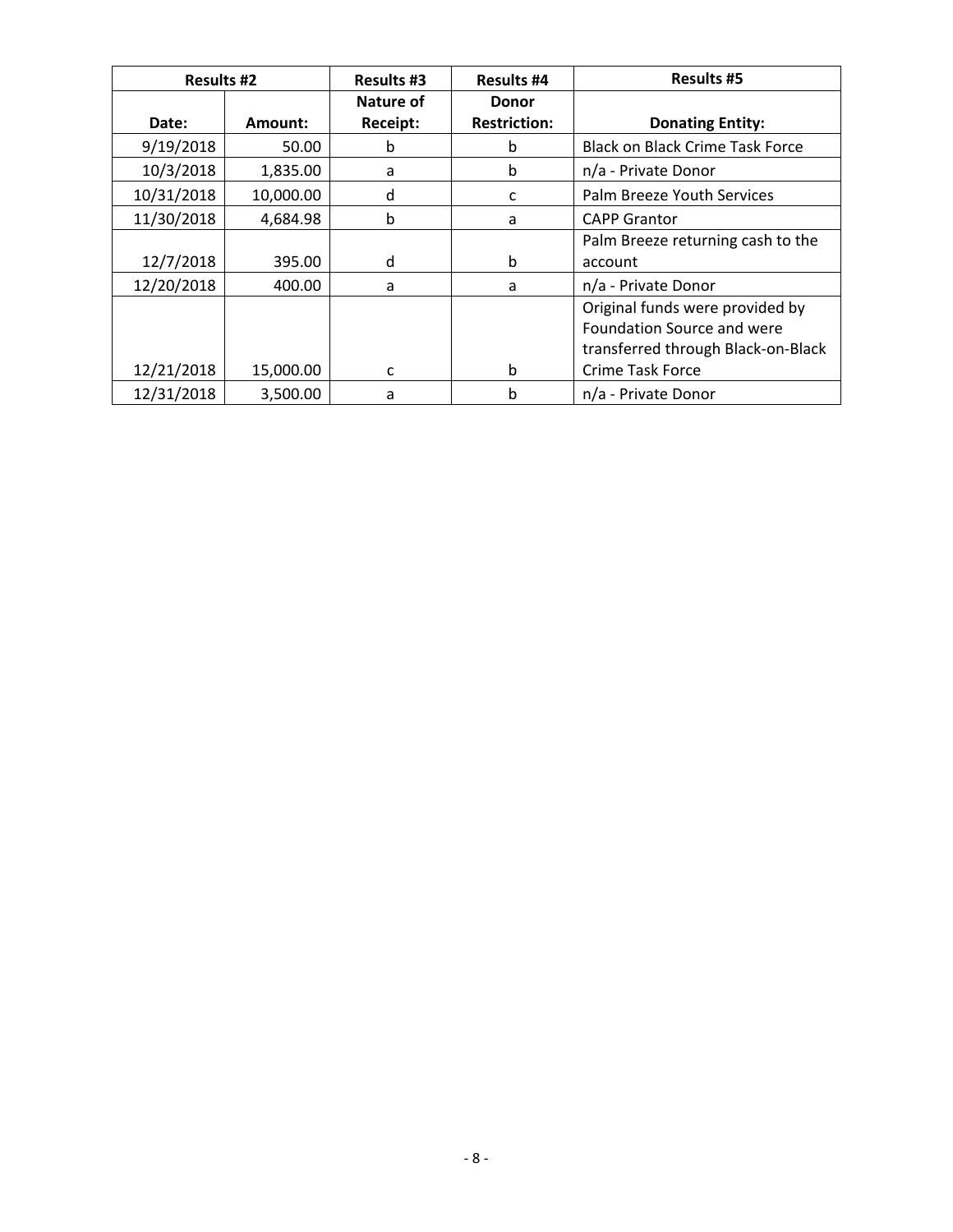#### **SCHEDULE C – CASH DISBURSEMENT PROCEDURES**

Results #6 – We reported below, on pages 10 through 15, the date, amount, and payee of all cash disbursements recorded in the bank statements for the period.

Results #7 – We reported below each payee's known relationship with City of Gainesville or Palm Breeze Youth Services, if known, and reported whether any of the payees were employees of the City, based on an employee list provided by the City, at the date the payment was made.

Results #8 – For all disbursements identified in procedure 6, we reported on the supporting documentation (i.e. invoice, receipt, contract, purchase order, etc.) provided or if no supporting documentation was provided.

Results #9 – We obtained the supporting documentation that was available for all cash disbursements identified in procedure 6, to establish the nature of the disbursement. We reported on the nature of each cash disbursement in the following categories:

- a. Salaries/Wages and payroll related,
- b. Utilities, telephone, rent or insurance,
- c. Facilities, facility upgrades, or equipment,
- d. Repairs and maintenance,
- e. Event food or supplies,
- f. Travel or fuel/mileage,
- g. Cash withdrawal,
- h. Other disbursement, or
- i. Could not be determined.

Results #10 – For the supporting documentation received for procedure 9, we reported below on the source of the supporting documentation in the following categories:

- a. External third party support,
- b. Internally generated support, or
- c. Supported by a verbal explanation.

Results #14 – For any salaries/wages disbursements identified in procedure 6, we obtained the supporting documentation available to determine whether someone other than the recipient of the salaries/wages had signed the check/authorized the disbursement. We reported below on the authorization of the salary /wages disbursements as follows:

- a. Authorized by someone other than the recipient,
- b. Only authorized by the recipient, or
- c. Could not be determined.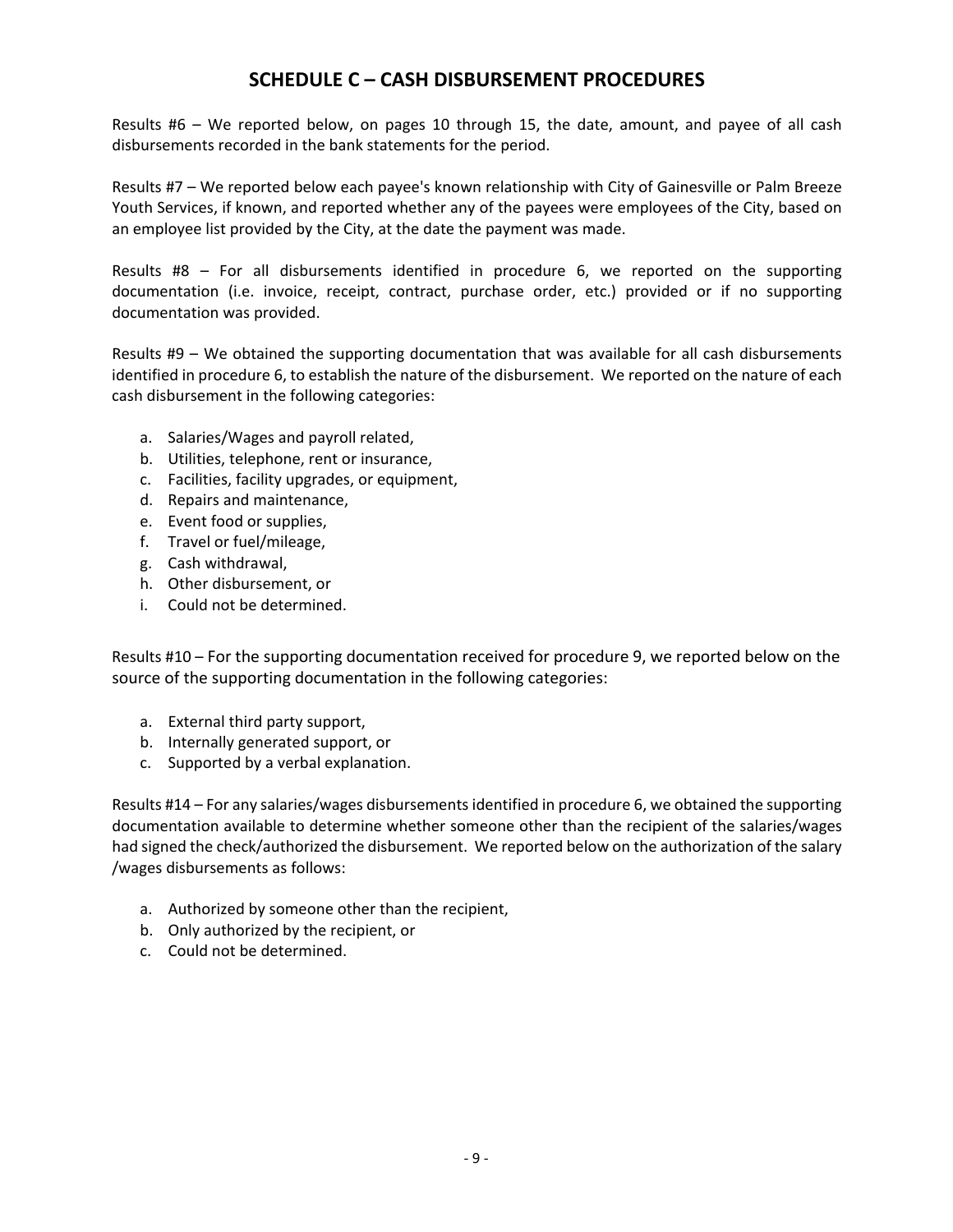| <b>Results #6</b> |                  | <b>Results #7</b>          | <b>Results #8</b>                  |                                                    | Results #9   Results #10 | Results #14 |                       |
|-------------------|------------------|----------------------------|------------------------------------|----------------------------------------------------|--------------------------|-------------|-----------------------|
|                   |                  |                            |                                    |                                                    |                          | Support     |                       |
| Date:             | Amount:          | Payee:                     | <b>Payee Relationship:</b>         | Support:                                           | Nature:                  | Type:       | <b>Authorization:</b> |
|                   |                  |                            | <b>Employee - RH Youth Program</b> |                                                    |                          |             | $N/A - not$           |
| 12/6/2017         |                  | 3,000.00 John Alexander    | Director                           | Invoices                                           | g                        | a           | salaries / wages      |
|                   |                  | Anthony M                  |                                    |                                                    |                          |             |                       |
| 12/7/2017         | 2,400.00 Ransom  |                            | Contractor                         | Timesheet; Receipt                                 | a                        | a           | a                     |
|                   |                  | Antravious                 |                                    |                                                    |                          |             |                       |
| 12/7/2017         | 2,400.00 Bedford |                            | Contractor                         | Timesheet; Receipt                                 | a                        | a           | a                     |
| 12/7/2017         |                  | 2,400.00 Devondrick Slater | Contractor                         | Timesheet; Receipt                                 | a                        | a           | a                     |
| 12/8/2017         |                  | 2,400.00 Fareed Johnson    | Contractor                         | Timesheet; Receipt                                 | a                        | a           | a                     |
| 12/8/2017         |                  | 2,400.00 Robert Green      | Contractor                         | Timesheet; Receipt                                 | a                        | a           | a                     |
| 12/8/2017         |                  | 5,000.00 Kelvin Mattair    | <b>PAL Coordinator</b>             | Timesheet; Receipt                                 | a                        | a           | a                     |
|                   |                  | Stoneridge                 |                                    | Payment Ledger from Apt                            |                          |             | $N/A - not$           |
| 1/8/2018          |                  | 198.00 Apartments          | Scholarship Apartment lessor       | Complex                                            | b                        | a           | salaries / wages      |
|                   |                  | Stoneridge                 |                                    | Payment Ledger from Apt                            |                          |             | $N/A - not$           |
| 1/8/2018          |                  | 650.00 Apartments          | Scholarship Apartment lessor       | Complex                                            | b                        | a           | salaries / wages      |
|                   |                  |                            |                                    |                                                    |                          |             | $N/A - not$           |
| 1/26/2018         | 1,500.00 Sprint  |                            | Vendor                             | Payment Ledger from Sprint                         | b                        | a           | salaries / wages      |
|                   |                  | Stoneridge                 |                                    | Payment Ledger from Apt                            |                          |             | $N/A - not$           |
| 2/20/2018         |                  | 700.00 Apartments          | Scholarship Apartment lessor       | Complex                                            | b                        | a           | salaries / wages      |
|                   |                  |                            | <b>Employee - RH Youth Program</b> |                                                    |                          |             | $N/A - not$           |
| 2/28/2018         |                  | 352.30 John Alexander      | Director                           | Intra-Office Communication                         | g                        | b           | salaries / wages      |
|                   |                  |                            |                                    |                                                    |                          |             | $N/A - not$           |
| 2/28/2018         | 1,500.00 Sprint  |                            | Vendor                             | <b>Email Payment Confirmation</b>                  | $\mathsf b$              | a           | salaries / wages      |
|                   |                  |                            |                                    |                                                    |                          |             | $N/A - not$           |
| 3/1/2018          | 210.00 Cash      |                            | Locksmith                          | Monthly Cover Sheet                                | g                        | b           | salaries / wages      |
|                   |                  |                            |                                    |                                                    |                          |             | $N/A - not$           |
| 3/2/2018          | 25.00 Cash       |                            | Locksmith                          | Monthly Cover Sheet                                | g                        | þ           | salaries / wages      |
|                   |                  |                            |                                    | Delta Flight Receipt - \$454.07<br>Per Diem - \$97 |                          |             |                       |
|                   |                  | Cash - John                | Employee - RH Youth Program        | Shuttle Receipt - \$34.68                          |                          |             | $N/A - not$           |
|                   |                  |                            |                                    |                                                    |                          |             |                       |
| 3/9/2018          |                  | 700.00 Alexander           | Director                           | Balance deposited in bank                          | g                        | a           | salaries / wages      |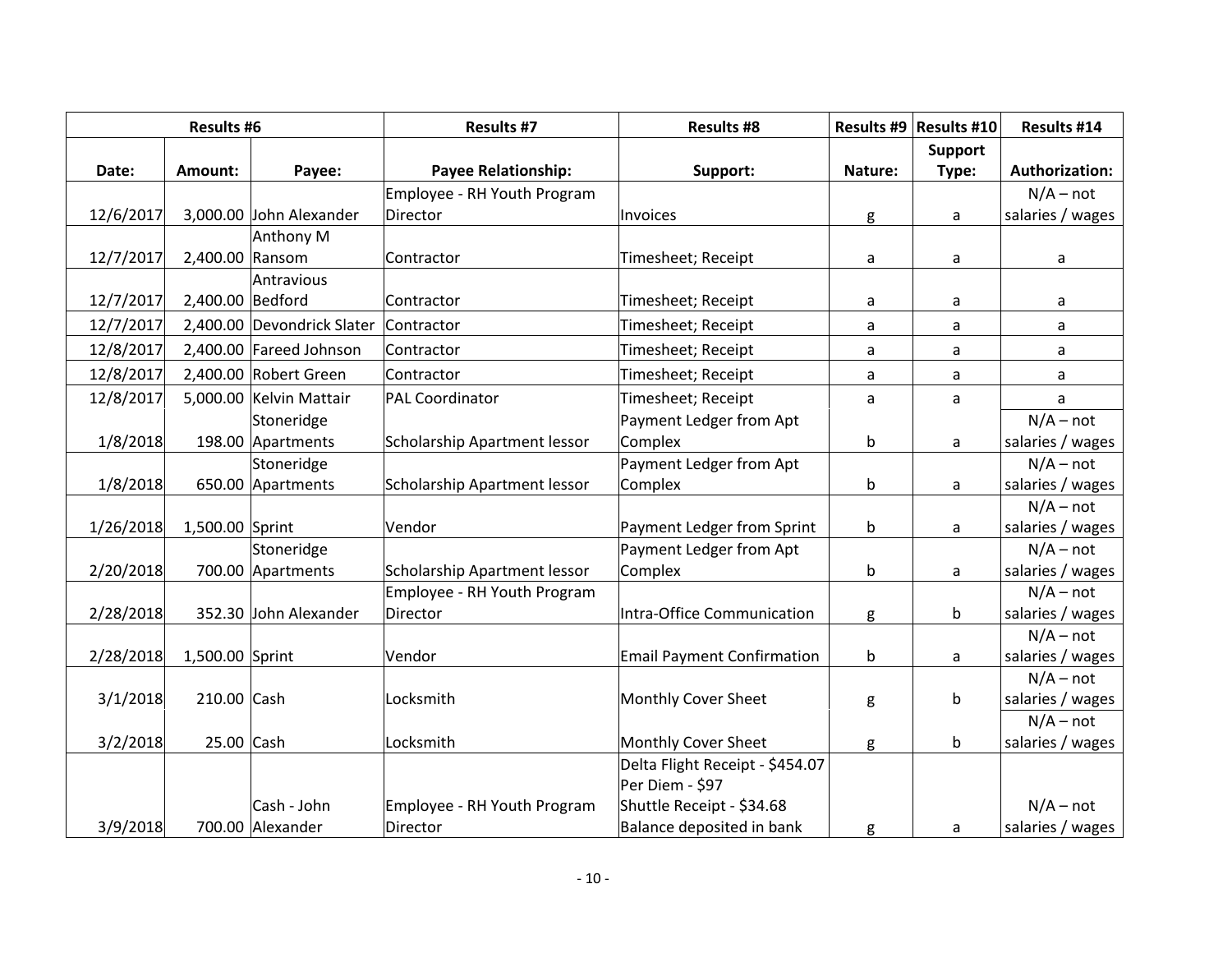| <b>Results #6</b> |                 | <b>Results #7</b>                    | <b>Results #8</b>                   |                                | Results #9   Results #10 | Results #14    |                       |
|-------------------|-----------------|--------------------------------------|-------------------------------------|--------------------------------|--------------------------|----------------|-----------------------|
|                   |                 |                                      |                                     |                                |                          | <b>Support</b> |                       |
| Date:             | Amount:         | Payee:                               | <b>Payee Relationship:</b>          | Support:                       | Nature:                  | Type:          | <b>Authorization:</b> |
|                   |                 | Stoneridge                           |                                     |                                |                          |                | $N/A - not$           |
| 3/13/2018         |                 | 697.00 Apartments                    | <b>Scholarship Apartment lessor</b> | Receipt                        | b                        | a              | salaries / wages      |
|                   |                 |                                      |                                     | Receipts - \$2,052.82          |                          |                |                       |
|                   |                 |                                      |                                     | Missing Receipts - \$80.40     |                          |                | $N/A - not$           |
| 3/23/2018         |                 | 2,500.00 Cash - Byron Lewis Employee |                                     | Balance deposited in bank      | g                        | a              | salaries / wages      |
|                   |                 |                                      |                                     |                                |                          |                | $N/A - not$           |
| 4/11/2018         |                 | 250.00 Steve Nolen                   | Vendor                              | Monthly Cover Sheet            | С                        | b              | salaries / wages      |
|                   |                 | Stoneridge                           |                                     | Payment Ledger from Apt        |                          |                | $N/A - not$           |
| 4/19/2018         |                 | 700.00 Apartments                    | Scholarship Apartment lessor        | Complex                        | b                        | a              | salaries / wages      |
|                   |                 |                                      | Airline (flights to NPAL            |                                |                          |                | $N/A - not$           |
| 4/24/2018         | 2,400.00 Cash   |                                      | conference)                         | Invoices; Bank Account detail  | g                        | a              | salaries / wages      |
|                   |                 | Cash - Police                        | <b>National Association</b>         |                                |                          |                | $N/A - not$           |
| 4/30/2018         |                 | 1,600.00 Athletic League             | (registration)                      | Invoices                       | g                        | a              | salaries / wages      |
| Included in       | Included in     |                                      |                                     |                                |                          |                |                       |
| the               | the             | Cash - National                      |                                     | Invoices; Receipts             |                          |                |                       |
| transaction       |                 | transaction Conference Trip          |                                     | Balance deposited in bank in   |                          |                | $N/A - not$           |
| above             | above           | Incidentals                          | Various vendors                     | March, 2019                    | g                        | a              | salaries / wages      |
|                   |                 |                                      |                                     |                                |                          |                | $N/A - not$           |
| 5/2/2018          | 2,499.96 Sprint |                                      | Vendor                              | <b>Online Statement</b>        | b                        | a              | salaries / wages      |
|                   |                 |                                      | Employee - RH Youth Program         | Sonny's Receipt; Request       |                          |                | $N/A - not$           |
| 5/14/2018         |                 | 34.47 Rodney Robinson                | Intervention Specialist             | Form                           | h                        | a              | salaries / wages      |
|                   |                 |                                      | Employee - RH Youth Program         | Invoices; Purchase             |                          |                | $N/A - not$           |
| 5/15/2018         |                 | 713.21 Julian McCoy                  | Manager                             | <b>Requisition Form</b>        | h                        | a              | salaries / wages      |
|                   |                 | National Police                      |                                     |                                |                          |                | $N/A - not$           |
| 5/21/2018         |                 | 1,100.00 Athletic League             | National Association                | Registration Form; email       | h                        | a              | salaries / wages      |
|                   |                 |                                      |                                     |                                |                          |                | $N/A - not$           |
| 5/29/2018         |                 | 250.00 Jason Hunter                  | Vendor                              | Invoice                        | h                        | a              | salaries / wages      |
|                   |                 |                                      |                                     | Invoices; Purchase requisition |                          |                | $N/A - not$           |
| 5/31/2018         |                 | 98.22 Ahipo Doualehi                 | Employee - Police Officer           | form                           | e                        | a              | salaries / wages      |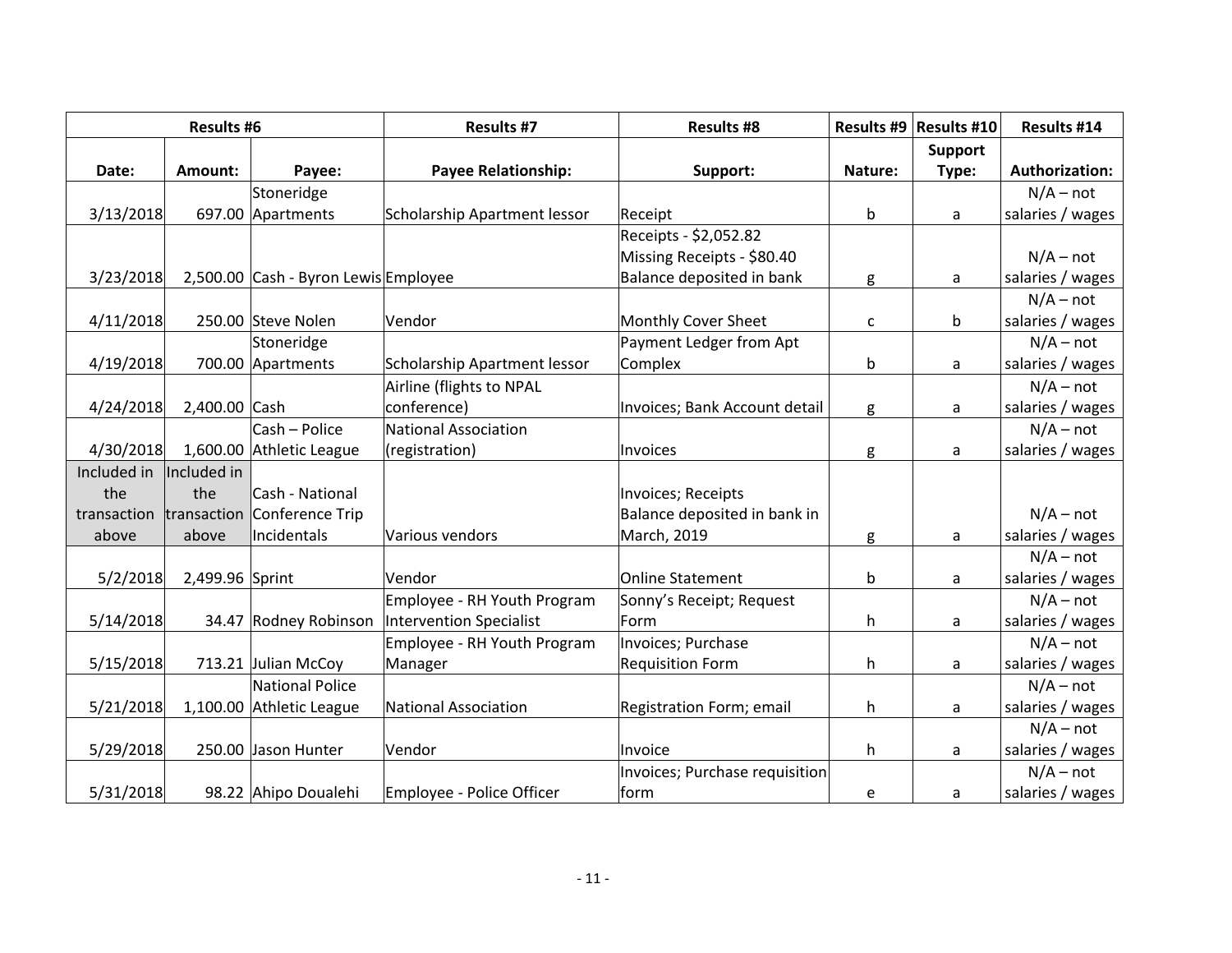| <b>Results #6</b>       |             | <b>Results #7</b>                         | <b>Results #8</b>             |                                  | Results #9   Results #10 | <b>Results #14</b> |                       |
|-------------------------|-------------|-------------------------------------------|-------------------------------|----------------------------------|--------------------------|--------------------|-----------------------|
|                         |             |                                           |                               |                                  |                          | <b>Support</b>     |                       |
| Date:                   | Amount:     | Payee:                                    | <b>Payee Relationship:</b>    | Support:                         | Nature:                  | Type:              | <b>Authorization:</b> |
|                         |             | Stoneridge                                |                               |                                  |                          |                    | $N/A - not$           |
| 5/31/2018               |             | 700.00 Apartments                         | Scholarship Apartments lessor | Receipt                          | b                        | a                  | salaries / wages      |
|                         |             |                                           | Employee - RH Youth Program   | Invoices; Purchase requisition   |                          |                    | $N/A - not$           |
| 6/13/2018               |             | 89.00 Julian McCoy                        | Manager                       | form                             | ${\mathsf e}$            | a                  | salaries / wages      |
|                         |             | Cash - Ahipo                              |                               |                                  |                          |                    | $N/A - not$           |
| 6/15/2018               |             | 1,200.00 Doualehi                         | Employee - Police Officer     | Intra-Office Communication       | e                        | b                  | salaries / wages      |
|                         |             |                                           | Employee - RH Youth Program   |                                  |                          |                    | $N/A - not$           |
| 6/19/2018               |             | 380.89 Julian McCoy                       | Manager                       | Intra-Office Communication       | e                        | b                  | salaries / wages      |
|                         |             |                                           |                               |                                  |                          |                    | $N/A - not$           |
| 6/22/2018               |             | 86.20 Robert Wright                       | Employee                      | Receipts; Request Form           | h                        | a                  | salaries / wages      |
|                         |             |                                           | Employee - RH Youth Program   |                                  |                          |                    | $N/A - not$           |
| 6/29/2018               |             | 2,128.34 John Alexander                   | Director                      | Invoice for \$1,928.34           | $\mathbf{f}$             | a                  | salaries / wages      |
| Included in             | Included in |                                           |                               |                                  |                          |                    |                       |
| the                     | the         |                                           |                               |                                  |                          |                    |                       |
| transaction transaction |             |                                           | Employee - RH Youth Program   |                                  |                          |                    | $N/A - not$           |
| above                   | above       | John Alexander                            | Director                      | Monthly Cover Sheet - \$200      | e                        | b                  | salaries / wages      |
|                         |             |                                           |                               |                                  |                          |                    |                       |
|                         |             | Cashier's check -                         |                               |                                  |                          |                    | $N/A - not$           |
| 6/29/2018               |             | 4,290.15 Nadia Gladden                    | <b>PAL Coordinator</b>        | Invoice - \$1,484 (Paid \$1,288) | h                        | a                  | salaries / wages      |
| Included in             | Included in |                                           |                               |                                  |                          |                    |                       |
| the                     | the         |                                           |                               |                                  |                          |                    |                       |
|                         |             | transaction transaction Cashier's check - |                               |                                  |                          |                    | $N/A - not$           |
| above                   | above       | <b>TNT Graphics</b>                       | Vendor                        | Invoice - \$397.15               | e                        | a                  | salaries / wages      |
| Included in             | Included in | Cashier's check -                         |                               |                                  |                          |                    |                       |
| the                     | the         | Smart Horizons                            |                               |                                  |                          |                    |                       |
| transaction             |             | transaction Online Career                 |                               |                                  |                          |                    | $N/A - not$           |
| above                   | above       | Education                                 | Vendor                        | Invoice - \$2,590                | h.                       | a                  | salaries / wages      |
|                         |             | Tarphenesha                               |                               | Invoice and Timesheet - \$360    |                          |                    |                       |
| 7/18/2018               |             | 365.00 Phillips                           | Contractor                    | Cashier Check Fee - \$5          | a                        | a                  | a                     |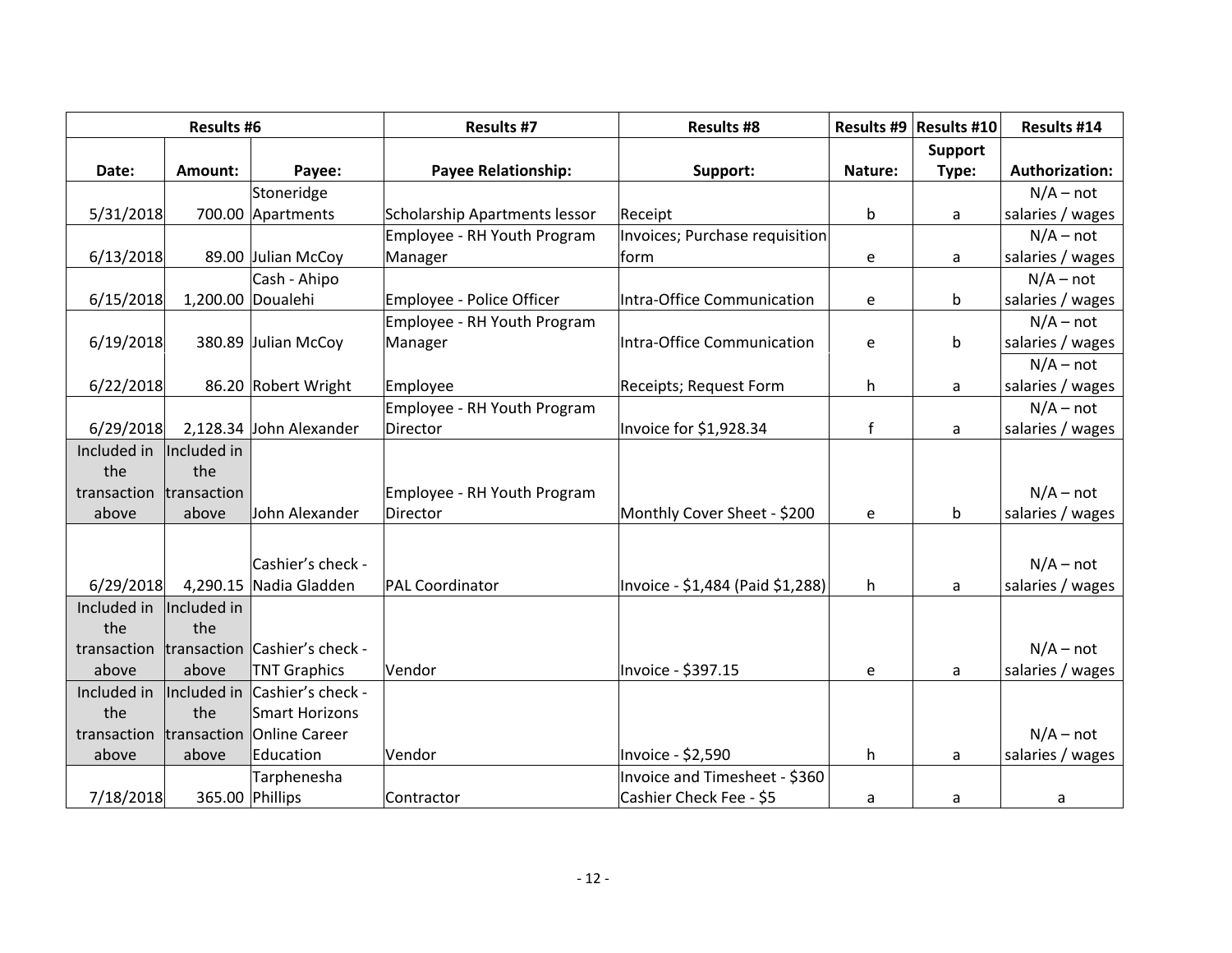| <b>Results #6</b> |                 | <b>Results #7</b>        | <b>Results #8</b>                  |                            | Results #9   Results #10 | Results #14    |                       |
|-------------------|-----------------|--------------------------|------------------------------------|----------------------------|--------------------------|----------------|-----------------------|
|                   |                 |                          |                                    |                            |                          | <b>Support</b> |                       |
| Date:             | Amount:         | Payee:                   | <b>Payee Relationship:</b>         | Support:                   | Nature:                  | Type:          | <b>Authorization:</b> |
|                   |                 | Stoneridge               |                                    | Payment Ledger from Apt    |                          |                | $N/A - not$           |
| 7/20/2018         |                 | 1,300.00 Apartments      | Scholarship Apartments lessor      | Complex                    | b                        | a              | salaries / wages      |
|                   |                 | Cash - Police            | <b>National Association (Youth</b> |                            |                          |                | $N/A - not$           |
| 7/24/2018         |                 | 2,000.00 Athletic League | Summit)                            | Cash Ledger; receipts      | g                        | a              | salaries / wages      |
|                   |                 | Cash - Police            | National Association (Youth        |                            |                          |                | $N/A - not$           |
| 7/25/2018         |                 | 1,000.00 Athletic League | Summit)                            | Cash Ledger; receipts      | g                        | a              | salaries / wages      |
|                   |                 | Mt. Carmel Baptist       |                                    |                            |                          |                | $N/A - not$           |
| 7/31/2018         | 150.00 Church   |                          | Rental usage of the Church         | Invoice                    | b                        | a              | salaries / wages      |
|                   |                 |                          |                                    |                            |                          |                | $N/A - not$           |
| 7/31/2018         |                 | 133.61 Robert Wright     | Employee                           | Receipts for reimbursement | e                        | a              | salaries / wages      |
|                   |                 | Tarphenesha              |                                    |                            |                          |                |                       |
| 7/31/2018         | 420.00 Phillips |                          | Contractor                         | Invoice and Timesheet      | a                        | a              | a                     |
|                   |                 | William F. Bolger        |                                    |                            |                          |                | $N/A - not$           |
| 8/1/2018          | 4,440.90 Center |                          | Vendor                             | Invoice                    | $\mathsf{f}$             | a              | salaries / wages      |
|                   |                 |                          |                                    |                            |                          |                | $N/A - not$           |
| 8/2/2018          | 650.00 Cash     |                          | Black on Black Crime Task Force    | Monthly Cover Sheet        | g                        | b              | salaries / wages      |
|                   |                 | Cambridge Global         |                                    |                            |                          |                | $N/A - not$           |
| 8/3/2018          |                 | 1,000.00 Advisors, LLC   | Vendor                             | Invoice                    | h                        | a              | salaries / wages      |
|                   |                 |                          |                                    | Copy of check from parent  |                          |                |                       |
|                   |                 |                          |                                    | (returning the funds as    |                          |                |                       |
|                   |                 | Cash - Keyaris           |                                    | student did not attend the |                          |                | $N/A - not$           |
| 8/3/2018          | 100.00 Moore    |                          | Student (trip deposit)             | event)                     | g                        | a              | salaries / wages      |
|                   |                 |                          |                                    |                            |                          |                | $N/A - not$           |
| 8/6/2018          | 704.00 Sprint   |                          | Vendor                             | <b>Online Statement</b>    | b                        | a              | salaries / wages      |
|                   |                 | Tarphenesha              |                                    |                            |                          |                |                       |
| 8/7/2018          | 442.50 Phillips |                          | Contractor                         | Invoice; Timesheet         | a                        | a              | a                     |
|                   |                 | Smart Horizons           |                                    |                            |                          |                |                       |
|                   |                 | Online Career            |                                    |                            |                          |                | $N/A - not$           |
| 8/9/2018          |                 | 1,295.00 Education       | Vendor                             | Invoice                    | h                        | a              | salaries / wages      |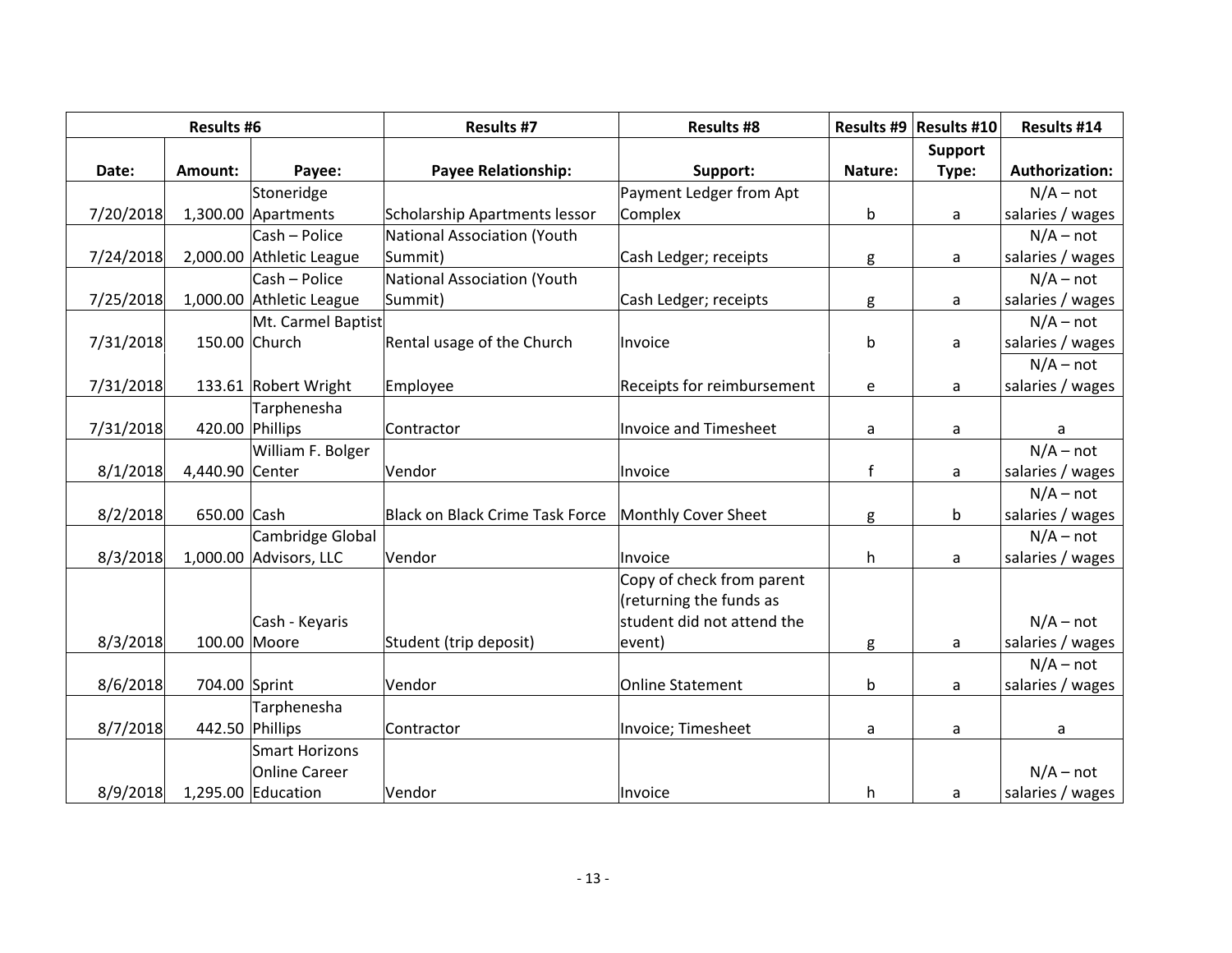| <b>Results #6</b> |                   | <b>Results #7</b>        | <b>Results #8</b>             |                         | Results #9   Results #10 | Results #14    |                       |
|-------------------|-------------------|--------------------------|-------------------------------|-------------------------|--------------------------|----------------|-----------------------|
|                   |                   |                          |                               |                         |                          | <b>Support</b> |                       |
| Date:             | Amount:           | Payee:                   | <b>Payee Relationship:</b>    | Support:                | Nature:                  | Type:          | <b>Authorization:</b> |
|                   |                   | Tarphenesha              |                               |                         |                          |                |                       |
| 8/14/2018         |                   | 337.50 Phillips          | Contractor                    | Invoice; Timesheet      | a                        | a              | a                     |
|                   |                   |                          | Vendor - Laptop Computers for |                         |                          |                | $N/A - not$           |
| 8/31/2018         | 800.00 Cash       |                          | <b>CAPP Grant</b>             | Receipt                 | g                        | a              | salaries / wages      |
|                   |                   |                          |                               |                         |                          |                | $N/A - not$           |
| 9/11/2018         | 1,700.00 Sprint   |                          | Vendor                        | Online Statement        | b                        | a              | salaries / wages      |
|                   |                   |                          |                               |                         |                          |                | $N/A - not$           |
| 11/1/2018         | 1,300.00 Sprint   |                          | Vendor                        | Online Statement        | b                        | a              | salaries / wages      |
|                   |                   |                          |                               |                         |                          |                | $N/A - not$           |
| 11/5/2018         |                   | 243.48 Signarama         | Vendor                        | Invoice                 | h                        | a              | salaries / wages      |
|                   |                   | M & C Army               |                               |                         |                          |                | $N/A - not$           |
| 11/5/2018         |                   | 531.86 Surplus           | Vendor                        | <b>Invoice</b>          | h                        | a              | salaries / wages      |
|                   |                   | M & C Army               |                               |                         |                          |                | $N/A - not$           |
| 11/6/2018         |                   | 111.98 Surplus           | Vendor                        | Invoice                 | h                        | a              | salaries / wages      |
|                   |                   | Stoneridge               |                               | Payment Ledger from Apt |                          |                | $N/A - not$           |
| 11/7/2018         |                   | 1,405.00 Apartments      | Scholarship Apartment lessor  | Complex                 | b                        | a              | salaries / wages      |
|                   |                   |                          |                               |                         |                          |                | $N/A - not$           |
| 11/30/2018        |                   | 2.00 CenterState Bank    | Bank                          | <b>Bank Statement</b>   | h.                       | a              | salaries / wages      |
| 12/7/2018         |                   | 1,472.00 Josh Chisholm   | Contractor                    | Invoice; Timesheet      | a                        | a              | a                     |
| 12/7/2018         |                   | 1,091.00 Tremus Warren   | Contractor                    | Invoice; Timesheet      | a                        | a              | a                     |
| 12/10/2018        |                   | 1,640.00 Quadeer Bethea  | Contractor                    | Invoice; Timesheet      | a                        | a              | a                     |
| 12/10/2018        | 1,075.00 Jon Jean |                          | Contractor                    | Invoice; Timesheet      | a                        | a              | a                     |
|                   |                   |                          |                               |                         |                          |                | $N/A - not$           |
| 12/10/2018        |                   | 971.00 Show-N-Tell       | Vendor                        | Invoice                 | e                        | a              | salaries / wages      |
| 12/11/2018        |                   | 1,015.00 Nevia Abrham JC | Contractor                    | Invoice; Timesheet      | a                        | a              | a                     |
|                   |                   | Stoneridge               |                               | Payment Ledger from Apt |                          |                | $N/A - not$           |
| 12/14/2018        |                   | 1,470.00 Apartments      | Scholarship Apartment lessor  | Complex                 | b                        | a              | salaries / wages      |
|                   |                   |                          |                               | Invoice - \$390         |                          |                | $N/A - not$           |
| 12/20/2018        | 405.00 Cash       |                          | Vendor - Basketball Uniforms  | Cashier Check Fee - \$5 | e                        | a              | salaries / wages      |